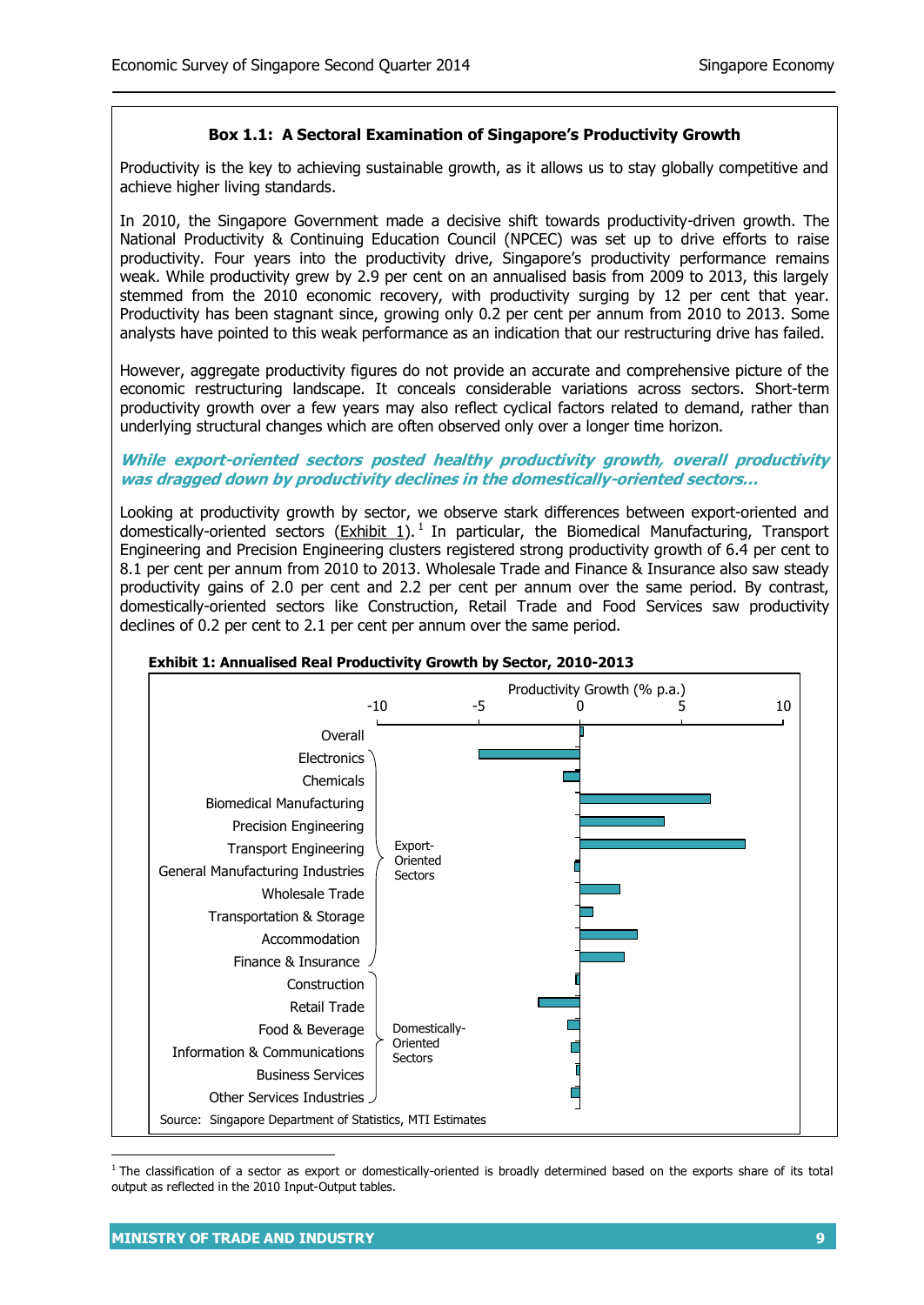To have a sense of the drag that domestically-oriented sectors collectively posed on overall productivity growth over this period, we first group the sectors in the economy based on whether they are export-oriented or domestically-oriented. Together, the export-oriented sectors, which include the Manufacturing clusters, Wholesale Trade, Transportation & Storage, Accommodation and Finance & Insurance, accounted for slightly more than half of the economy. Productivity in these sectors grew by 2.1 per cent per annum in the last three years, substantially higher than the 0.2 per cent growth registered for the overall economy (Exhibit 2).

On the other hand, domestically-oriented sectors performed significantly worse. Productivity in the Construction, Retail Trade, Food Services, Information & Communications, Business Services and Other Services sectors – which collectively accounted for more than one-third of the economy – declined by 0.3 per cent per annum over the same period.

In general, the export-oriented sectors may have performed better because they are globally competitive sectors that are able to transform and adjust processes quickly to changing market conditions. Many domestically-oriented sectors, on the other hand, are struggling with the tightening manpower supply, with some companies facing problems moving up the value-chain or improving their processes. Sector-specific factors may also explain the slow productivity growth in some of these sectors. For example, productivity gains from process improvements may take a longer time to materialise in the Construction sector due to the long lag time from project design to project completion stage. In particular, more productive construction technologies such as Prefabricated Prefinished Volumetric Construction, Cross-Laminated Timber and legislation mandating more buildable designs are only applicable to new projects, and tend not to affect existing projects.

|                                                                                                                                                                                                             | Share of<br>Economy <sup>2</sup> | <b>Annualised Productivity</b><br>Growth Rate,<br>$2010 - 2013$ |
|-------------------------------------------------------------------------------------------------------------------------------------------------------------------------------------------------------------|----------------------------------|-----------------------------------------------------------------|
| Overall economy                                                                                                                                                                                             | 100%                             | $0.2\%$                                                         |
| Export-oriented sectors<br>Manufacturing<br>Wholesale Trade<br>Transportation & Storage<br>$\blacksquare$<br>Accommodations<br>Finance & Insurance<br>$\blacksquare$                                        | 55.4%                            | $2.1\%$                                                         |
| Domestically-oriented sectors<br>Construction<br>Retail Trade<br>٠<br><b>Food Services</b><br>٠<br>Information & Communications<br>$\blacksquare$<br><b>Business Services</b><br><b>Other Services</b><br>٠ | 38.6%                            | $-0.3%$                                                         |

#### **Exhibit 2: Productivity Growth of Export- and Domestically-oriented Sectors**

Overall, we estimate that the poor productivity performance of the domestically-oriented sectors had dragged down productivity growth of the economy by 1.1 percentage-points each year from 2010 to 2013. Excluding these sectors, productivity for the overall economy would have grown by 1.3 per cent per annum, instead of 0.2 per cent per annum.

l

<sup>&</sup>lt;sup>2</sup> Based on 2013 nominal shares of GDP. The shares of export-oriented and domestically-oriented sectors do not sum to 100 per cent as we have not accounted for the VA for other goods producing industries and ownership of dwellings.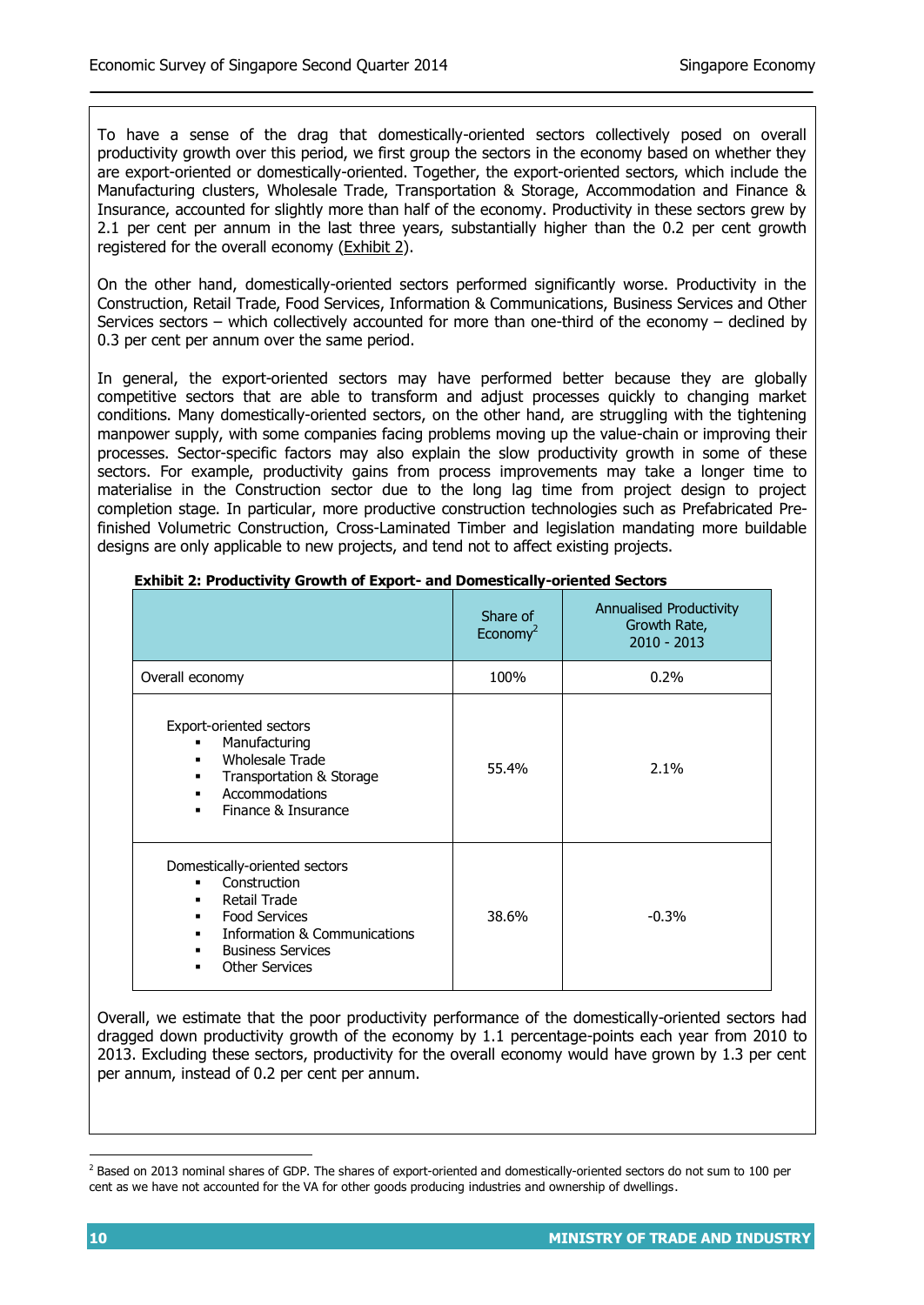## **Productivity growth trends, adjusting for cyclical effects, also differ between export- and domestically-oriented sectors**

Beyond sectoral differences, the weakness in aggregate productivity may also have been due to cyclical factors related to demand conditions, rather than more persistent structural causes. As shown in **Exhibit 3**, productivity growth in the short-term is highly pro-cyclical, with the correlation between GDP and productivity growth exceeding 80 per cent.



The pro-cyclical nature of productivity occurs because firms do not hire and shed workers immediately in response to business conditions. Instead, firms change factor utilisation rates in response to shortterm changes in demand. When the economic climate is weak, firms are likely to hold on to workers and maintain some spare capacity, or reduce working hours. This is because firms may have minimum staffing requirements, or they may believe that the weakness is only temporary and maintaining some capacity will enable them to take advantage of the eventual recovery. Firms may also divert resources towards business development activities which may not count as output in the short term.

To strip out the cyclical component of productivity growth, we utilise a Hodrick-Prescott Filter, a commonly used mathematical tool in macroeconomics to remove short-term business cycle fluctuations from a data series.<sup>3</sup> The resulting "trend productivity growth" thus measures productivity changes that reflect long-term structural, rather than cyclical, factors. In particular, we examine how trend productivity growth in the last three years differs from actual productivity growth at the overall economy and sectoral levels. The results are summarised in Exhibit 4.

Three broad observations can be made. First, trend productivity growth for the overall economy from 2010 to 2013 was 1.6 per cent per annum. This was higher than the actual productivity growth of 0.2 per cent per annum, suggesting that the lacklustre productivity growth in the last three years may be in part due to cyclical factors. Second, as before, trend productivity growth for externally-oriented sectors tends to be stronger than that for domestically-oriented sectors. In fact, a few domesticallyoriented sectors (e.g., Retail and Food Services) continued to see negative trend productivity growth.

Third, in some export-oriented and domestically-oriented sectors, trend productivity growth was higher than actual productivity growth. In particular, while actual productivity in the Electronics cluster declined in the last three years, its trend growth was 3.9 per cent per annum over this period, suggesting that the productivity decline in the cluster may be cyclical in nature and does not reflect underlying trends. Similarly, the Information & Communications sector's trend productivity growth was 2.3 per cent per annum, higher than the actual productivity growth of -0.5 per cent.

1

 $3$  Other methods such as the Christiano-Fitzgerald random walk filter and the Butterworth square-wave high pass filter may be used for the same purpose as well. We elect to use the HP filter due to its simplicity, widespread use and general acceptance.